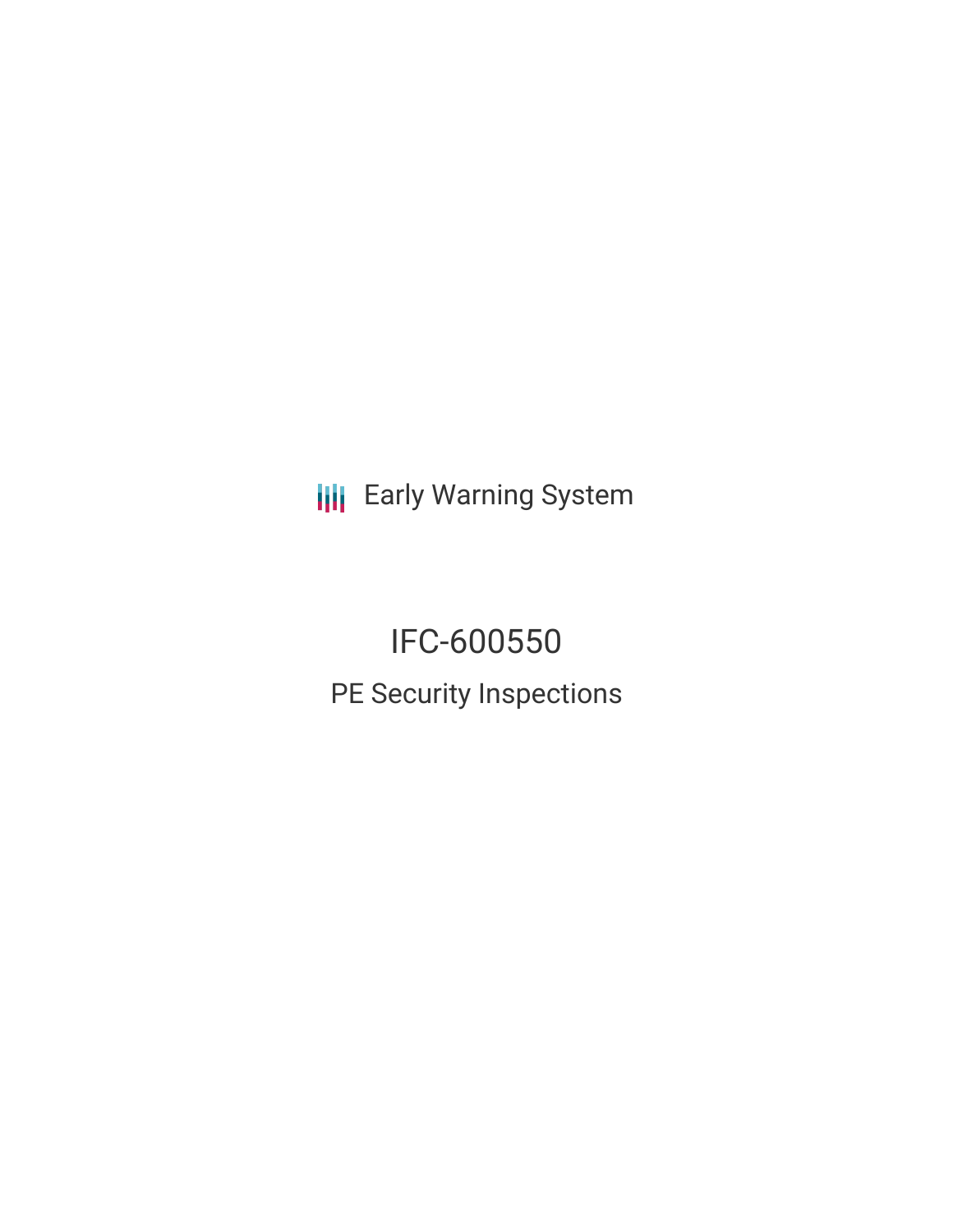

## **Quick Facts**

| <b>Countries</b>              | Peru                                    |
|-------------------------------|-----------------------------------------|
| <b>Financial Institutions</b> | International Finance Corporation (IFC) |
| <b>Status</b>                 | Active                                  |
| <b>Bank Risk Rating</b>       | U                                       |
| <b>Voting Date</b>            | 2015-06-26                              |
| <b>Borrower</b>               | The Government of Peru                  |
| <b>Sectors</b>                | Industry and Trade                      |
| <b>Project Cost (USD)</b>     | $$0.63$ million                         |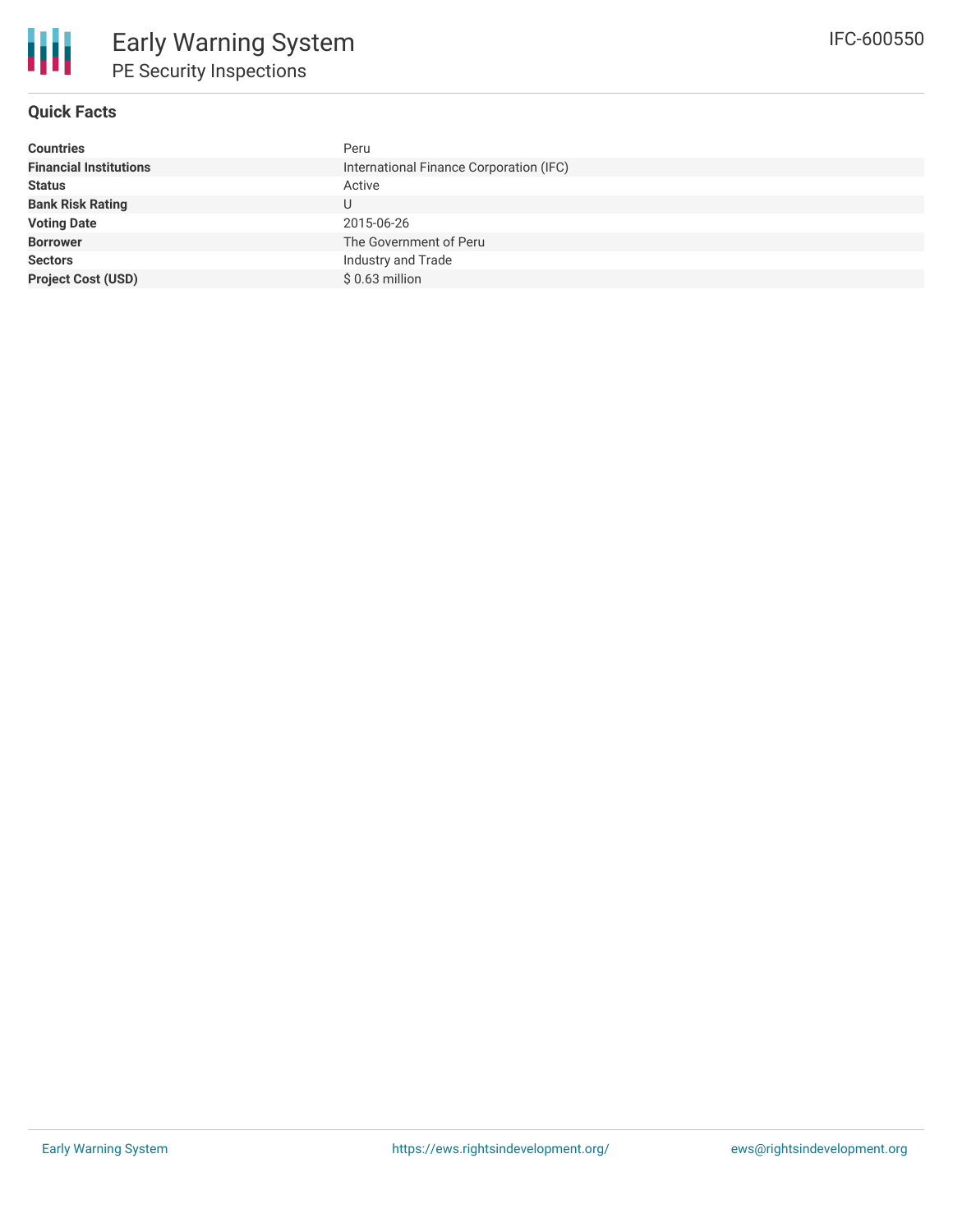

## **Project Description**

This project will introduce new criteria for assigning businesses inspections through the creation of a new risk matrix for disaster management. This matrix will allow a new classification of inspections, so that more human and financial capacities are intended to high and medium risk businesses. The reform will also assess the convenience of outsourcing the inspections system to the private sector, based on institutional and financial feasibility studies.

After the optimal inspection model is agreed, the following reform components will be implemented: i) an adjustment of the regulatory framework, ii) Implement of IT tools, iii) Design of a training program for different actors, including servants and officials involved in the inspections system, helping them to fulfill their new roles, iv) Create operation manuals and new forms containing new procedures to reduce discretion between inspectors. The reform will also include the development of a pilot study that will assess the possibility of measuring the impact of the reform beyond the reduction of days and costs of inspections (i.e. by evaluating the effective reduction of security accidents after the reform was implemented).

The stated goals are to improve Technical Security inspections, increase compliance, promote formality in existing business and to facilitate operation of new business, and reduce safety accidents. By introducing regulatory amendments to the current inspection procedure, it is expected to achieve cost savings for the private sector.

This project will support 3 pilot municipalities in the implementation of the reform.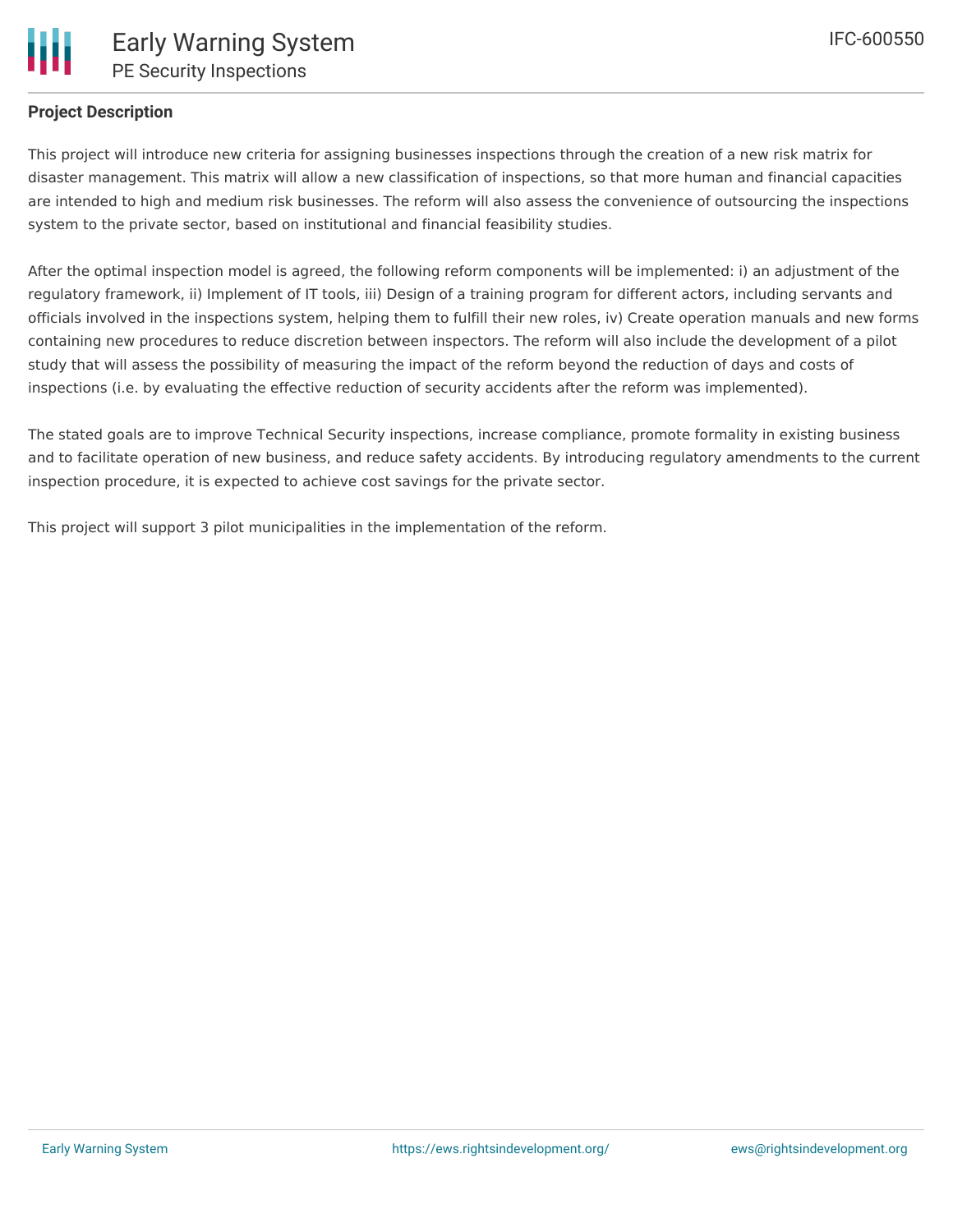## **Investment Description**

• International Finance Corporation (IFC)